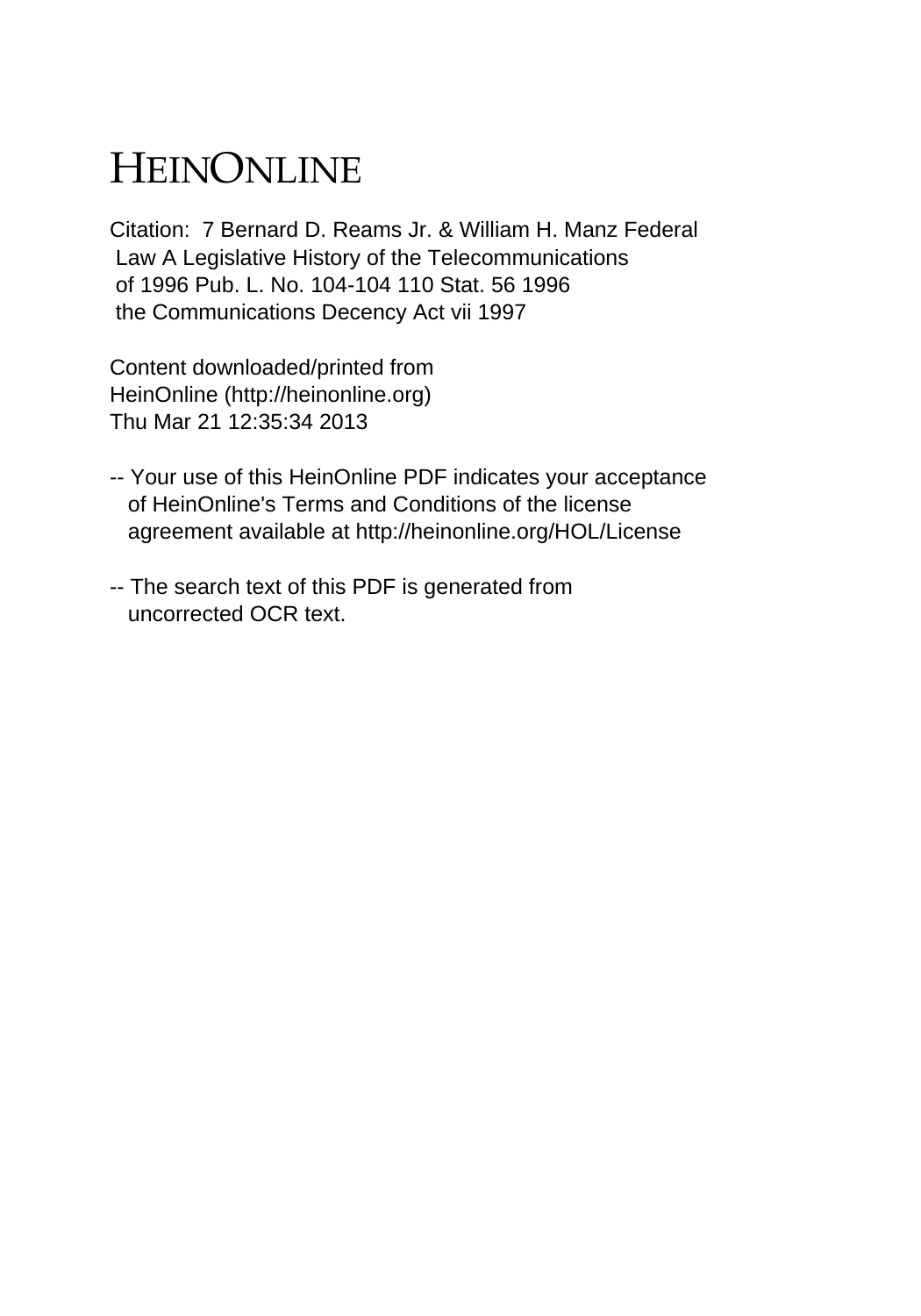## **TABLE OF DOCUMENTS**

## **VOLUME 7**

## **Section IX - Past Reports**

- **Doc. No. 163 -** Telecommunications Equipment Research and Manufacturing Act of 1990 **-** S. Rep. 101-355 - Report submitted by Sen. Hollings together with additional and minority views of the Senate Committee on Commerce, Science, and Transportation on **S.** 1981 (June 29, 1990).
- **Doc. No. 164 -** Telecommunications Equipment Research and Manufacturing Competition Act of 1991 - S. Rep. 102-41 **-**Report submitted by Sen. Hollings of the Senate Committee on Commerce, Science, and Transportation, together with additional and minority views on **S.** 173 (April 19, 1991).
- **Doc. No. 165 -** Antitrust Reform Act Of 1992 - H. Rep. 102-850 - Report submitted by Rep. Brooks of the Committee on the Judiciary together with dissenting and additional views to accompany H.R. 5096 (August 12, 1992).
- **Doc. No. 166 -** Antitrust and Communication Reform Act of 1994 - H. Rep. 103-559 (Part 1) - Report submitted by Rep. Dingell of the Committee on Energy and Commerce together with additional views on H.R. 3626 (June 24, 1994).
- **Doc. No. 167 -** Antitrust and Communications Reform Act of 1994 - H. Rep. 103-559 (Part 2) -Report submitted by Rep. Brooks of the Committee on the Judiciary on H.R. 3626 (June 24, 1994).
- **Doc. No. 168 -** National Communications Competition and Information Infrastructure Act of 1994 - H. Rep. 103-560 -Report submitted by Rep. Dingell of the Committee on Energy and Commerce with addi-

For *Master Table of Documents* of this set, please refer to *Volume 1.*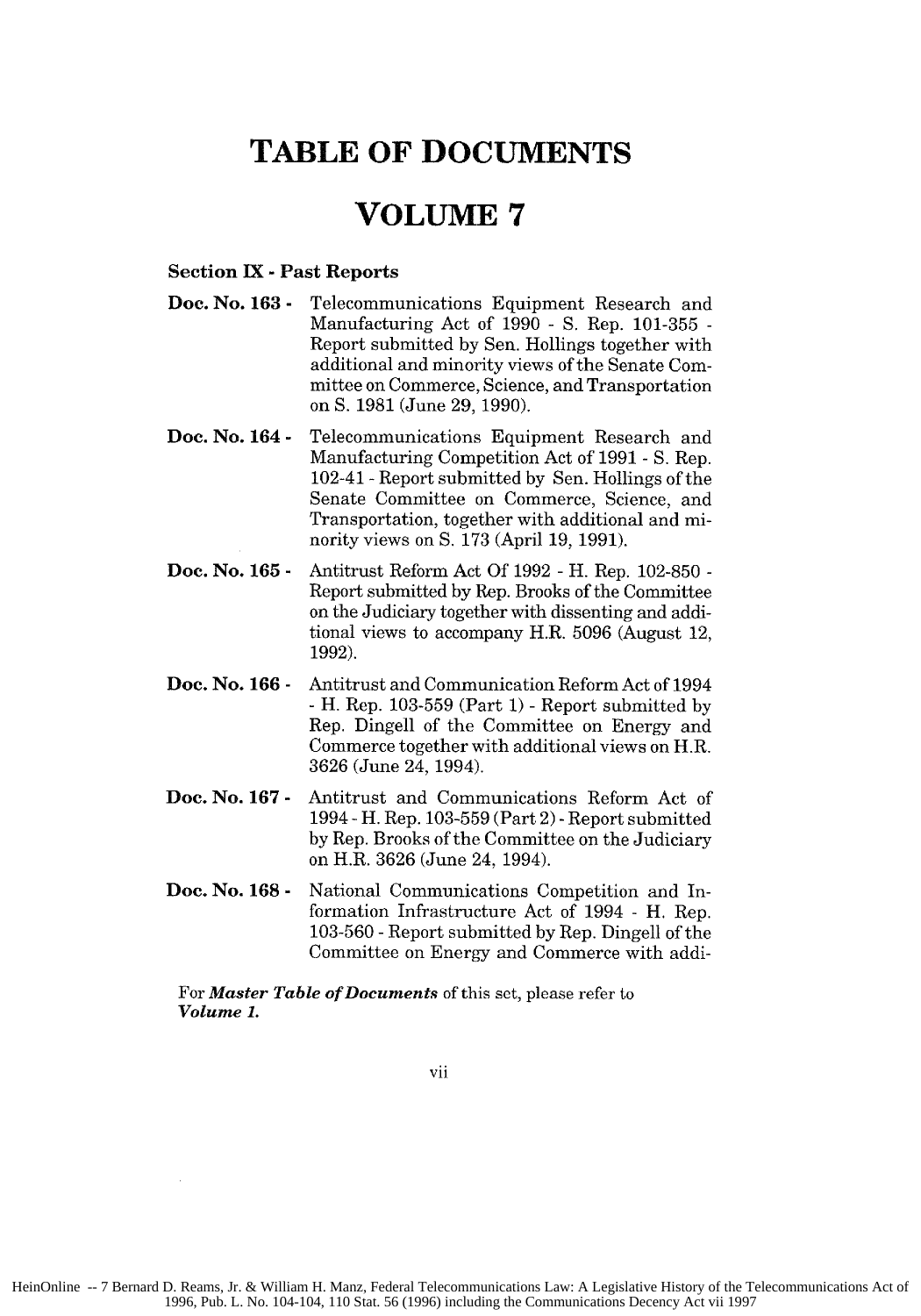tional views to accompany H.R.3636 (June 24, 1994).

- **Doc. No. 169 -** Multistate Utility Consumer Protection Act of 1994 - S. Rep. 103-351 -Report submitted by Sen. Johnston of the Committee on Energy and Natural Resources together with additional views on S. 544 (August 18, 1994).
- **Doc. No. 170 -** Communications Act of 1994 - S. Rep. 103-367 - Report submitted by Sen. Hollings of the Senate Committee on Commerce, Science and Transportation together with additional and minority views on **S.** 1822, (September 12, 1994).

For *Master Table of Documents* of this set, please refer to *Volume 1.*

viii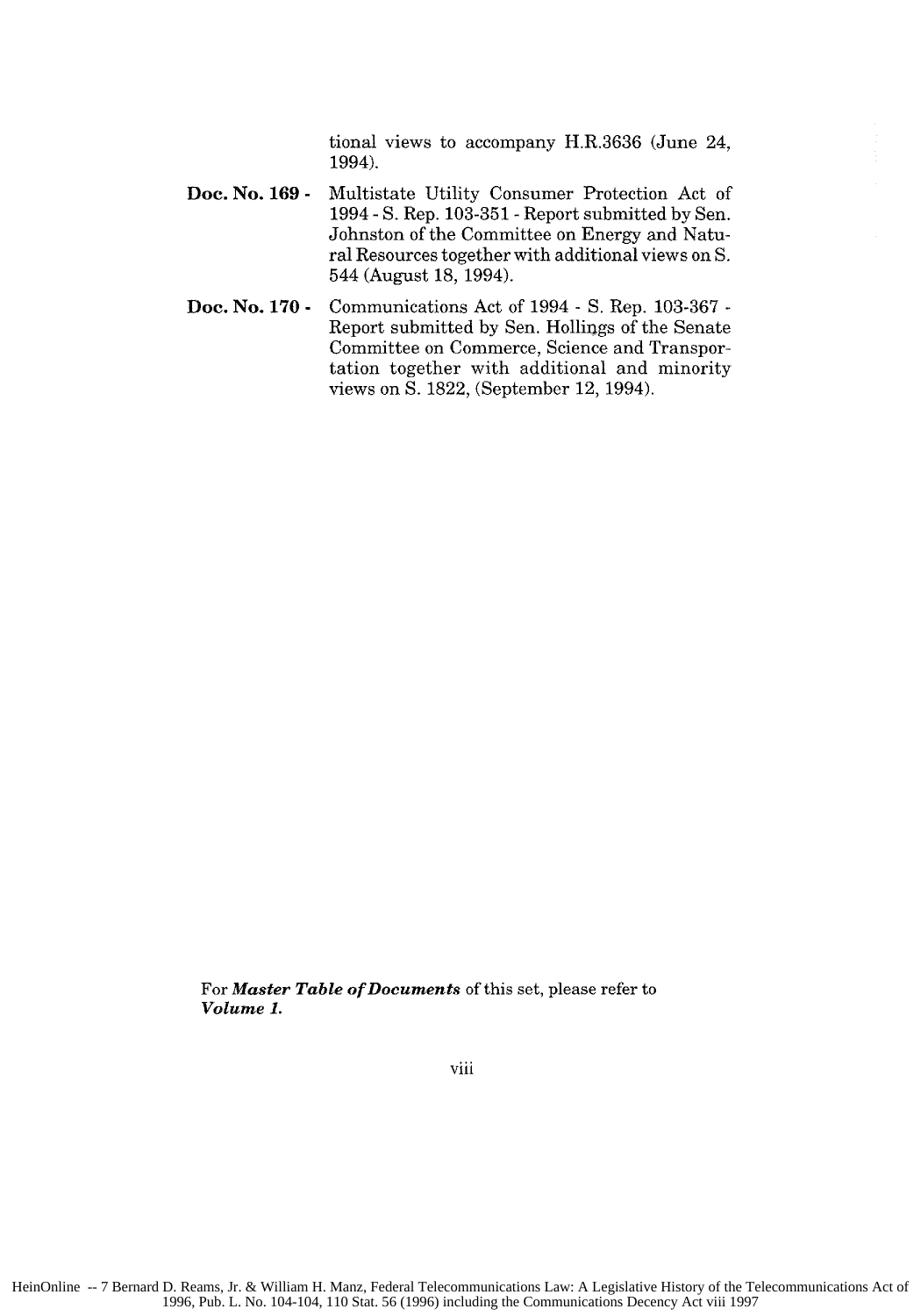Document No. **163**

 $\sim$   $\sim$